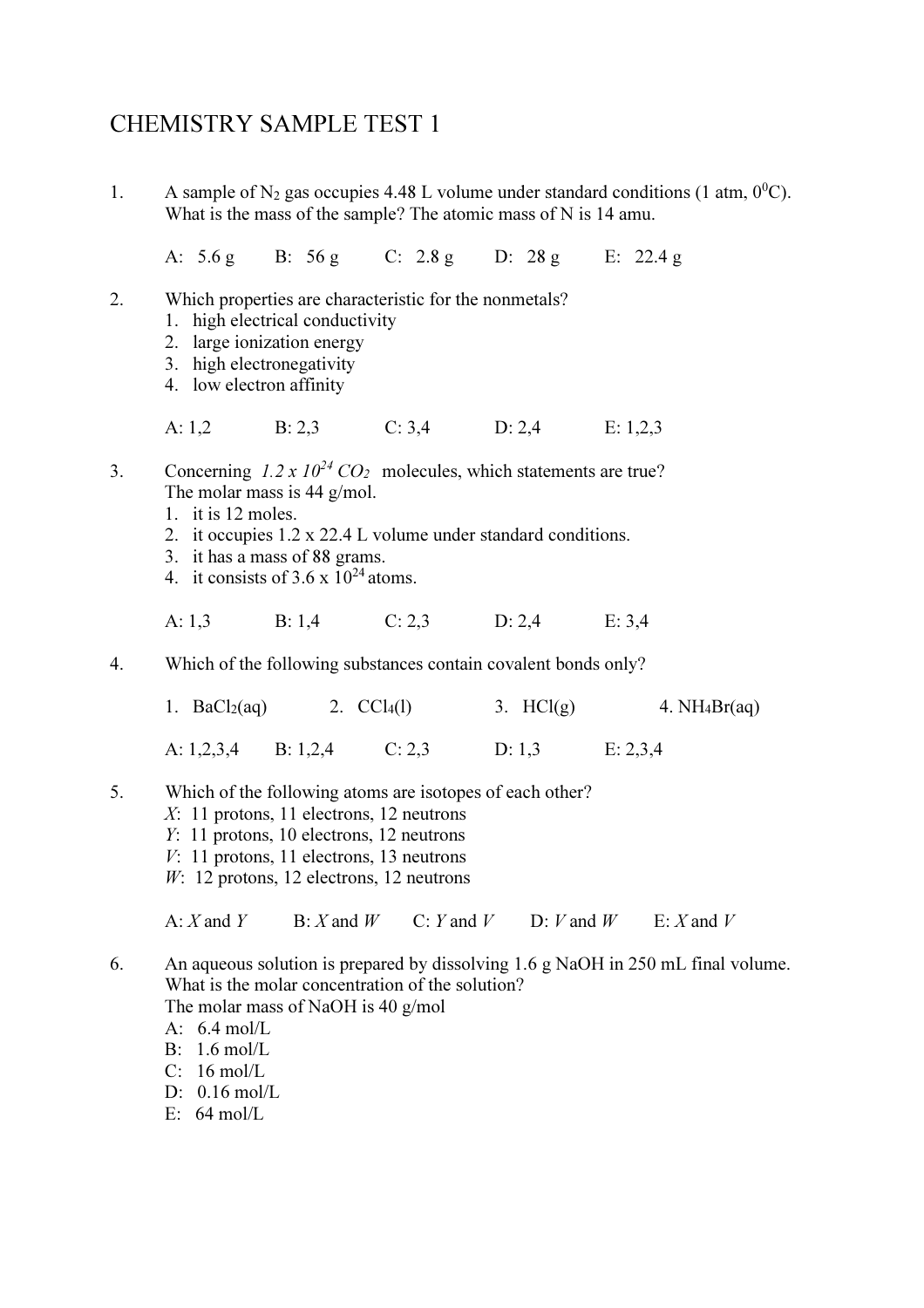7. 
$$
N_2(g) + 3H_2(g) \implies 2NH_3(g)
$$

The reaction is exothermic towards product formation. Which of the following changes of conditions will shift the equilibrium of the reaction to the right?

- 1. increase the pressure.
- 2. increase the concentration of NH3.
- 3. increase the concentration of  $H_2$  gas.
- 4. decreasing the temperature.

A: 1,3,4 B: 2,3 C: 2,4 D: 2,3,4 E: 1,2,3,4

8. When two elements,  $X$  (atomic number 13) and  $Y$  (atomic number 8), react the compound formed will be:

A: XY B:  $X_3Y_2$  C:  $XY_2$  D:  $X_2Y$  E:  $X_2Y_3$ 

- 9. Which is the most basic solution?
	- A: pH=11
	- B: pOH=12
	- $C: pOH=2$
- D:  $[OH^-] = 10^{-4}$  mol/L
- E:  $[H^+] = 10^{-4}$  mol/L
- 10. Which set contains only polar molecules?
	- A: NH3, H2O, SO<sup>2</sup>
	- B: SO3, H2S, H2O
	- C: HCl, CO2, NH<sup>3</sup>
	- D:  $Cl_2$ ,  $SO_2$ ,  $CO_2$
	- E: CCl<sub>4</sub>, H<sub>2</sub>O, NH<sub>3</sub>
- 11. In any reaction where a calcium atom changes to calcium ion, the calcium atom
	- 1. has lost an electron.
	- 2. has become an anion.
	- 3. has been oxidized.
	- 4. has achieved noble gas electron configuration.

A: 1,2 B: 2,3 C: 3,4 D: 2,4 E: 2,3,4

12. What is the oxidation number of Cr in  $K_2Cr_2O_7$ 

A: -6 B: +6 C: +12 D: -12 E: +2

- 13. Which group has the greatest first ionization energy?
	- A: halogens
	- B: carbon family
	- C: oxygen family
	- D: alkali metals
	- E: alkaline earth metals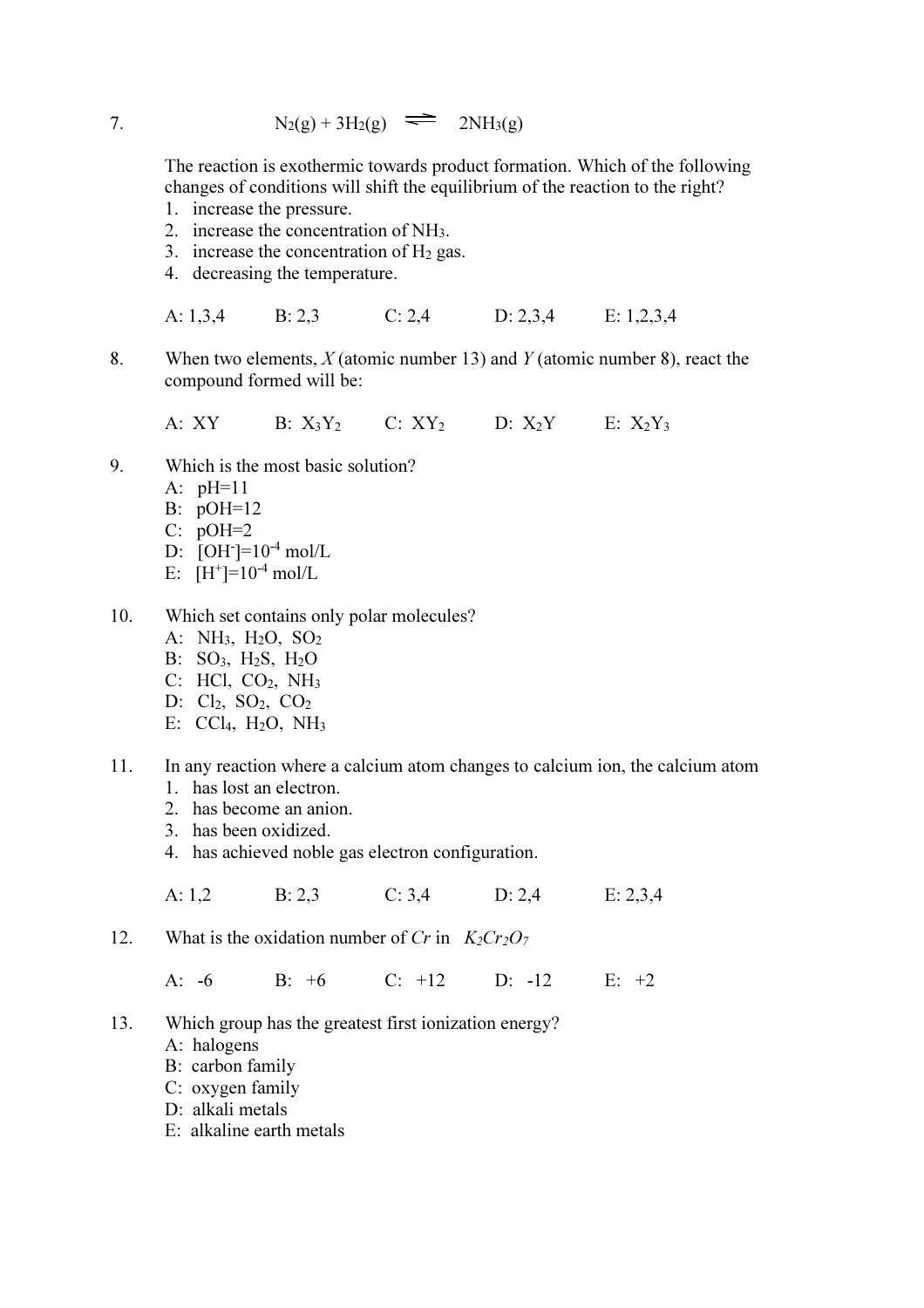- 14. Water solutions of the following five compounds have the same molar concentrations. Arrange them in the order of increasing pH.
	- A: CH3COOH, HCl, NaCl, NH3, KOH
	- B: KOH, NH<sub>3</sub>, NaCl, CH<sub>3</sub>COOH, HCl
	- C: HCl, CH3COOH, NaCl, NH3, KOH
	- D: HCl, CH3COOH, NH3, KOH, NaCl
	- E: CH3COOH, HCl, KOH, NaCl, NH<sup>3</sup>
- 15. How many grams of solid potassium chloride are needed to prepare 200 mL solution with 15 % m/m concentration? The density of the solution is 1.2 g/mL.

A: 25 g B: 0.25 g C: 360 g D: 36 g E: 0.09 g

- 16. Which are the oxidation-reduction reactions?
	- 1.  $2Na(s) + 2H_2O(1) \rightarrow 2NaOH(aq) + H_2(g)$
	- 2.  $2NaOH(aq) + H_2SO_4(aq) \rightarrow Na_2SO_4(aq) + 2H_2O(l)$
- 3.  $Ca^{2+}(aq) + CO_3^{2-}(aq) \rightarrow CaCO_3(s)$ 
	- 4.  $H_2(g) + Cl_2(g) \rightarrow 2HCl(g)$

A: 1,2,3,4 B: 1,2 C: 3,4 D: 1,3 E: 1,4

17. Choose the compound with an ester group.



## 18. Which pairs are structural isomers?